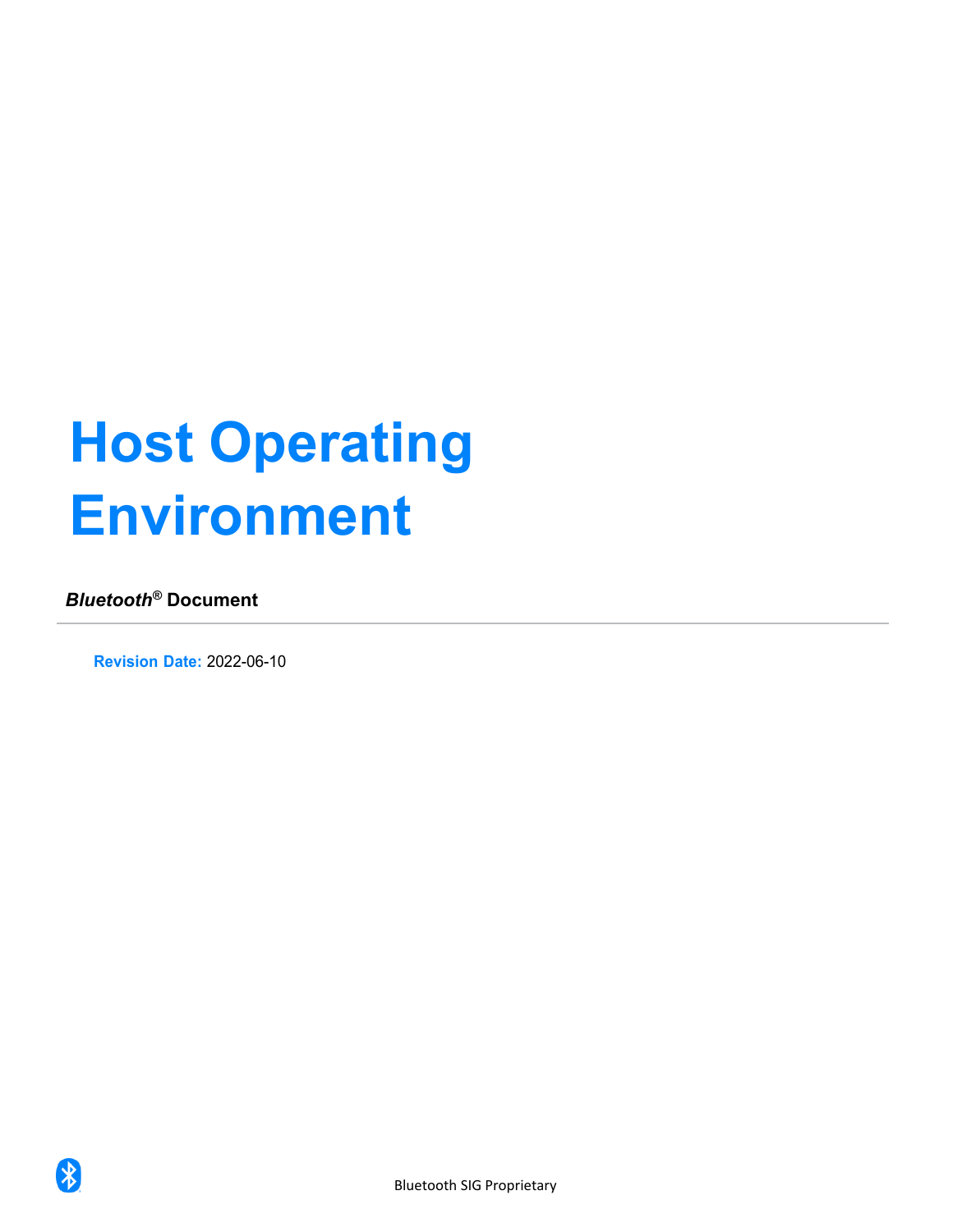**This document, regardless of its title or content, is not a Bluetooth Specification as defined in the Bluetooth Patent/Copyright License Agreement ("PCLA") and Bluetooth Trademark License Agreement. Use of this document by members of Bluetooth SIG is governed by the membership and other related agreements between Bluetooth SIG Inc. ("Bluetooth SIG") and its members, including the PCLA and other agreements posted on Bluetooth SIG's website located a[t www.bluetooth.com.](http://www.bluetooth.com/)**

**THIS DOCUMENT IS PROVIDED "AS IS" AND BLUETOOTH SIG, ITS MEMBERS, AND THEIR AFFILIATES MAKE NO REPRESENTATIONS OR WARRANTIES AND DISCLAIM ALL WARRANTIES, EXPRESS OR IMPLIED, INCLUDING ANY WARRANTY OF MERCHANTABILITY, TITLE, NON-INFRINGEMENT, FITNESS FOR ANY PARTICULAR PURPOSE, THAT THE CONTENT OF THIS DOCUMENT IS FREE OF ERRORS.** 

**TO THE EXTENT NOT PROHIBITED BY LAW, BLUETOOTH SIG, ITS MEMBERS, AND THEIR AFFILIATES DISCLAIM ALL LIABILITY ARISING OUT OF OR RELATING TO USE OF THIS DOCUMENT AND ANY INFORMATION CONTAINED IN THIS DOCUMENT, INCLUDING LOST REVENUE, PROFITS, DATA OR PROGRAMS, OR BUSINESS INTERRUPTION, OR FOR SPECIAL, INDIRECT, CONSEQUENTIAL, INCIDENTAL OR PUNITIVE DAMAGES, HOWEVER CAUSED AND REGARDLESS OF THE THEORY OF LIABILITY, AND EVEN IF BLUETOOTH SIG, ITS MEMBERS, OR THEIR AFFILIATES HAVE BEEN ADVISED OF THE POSSIBILITY OF SUCH DAMAGES.**

**This document is proprietary to Bluetooth SIG. This document may contain or cover subject matter that is intellectual property of Bluetooth SIG and its members. The furnishing of this document does not grant any license to any intellectual property of Bluetooth SIG or its members.** 

**This document is subject to change without notice.**

**Copyright © 2021–2022 by Bluetooth SIG, Inc. The Bluetooth word mark and logos are owned by Bluetooth SIG, Inc. Other third-party brands and names are the property of their respective owners.**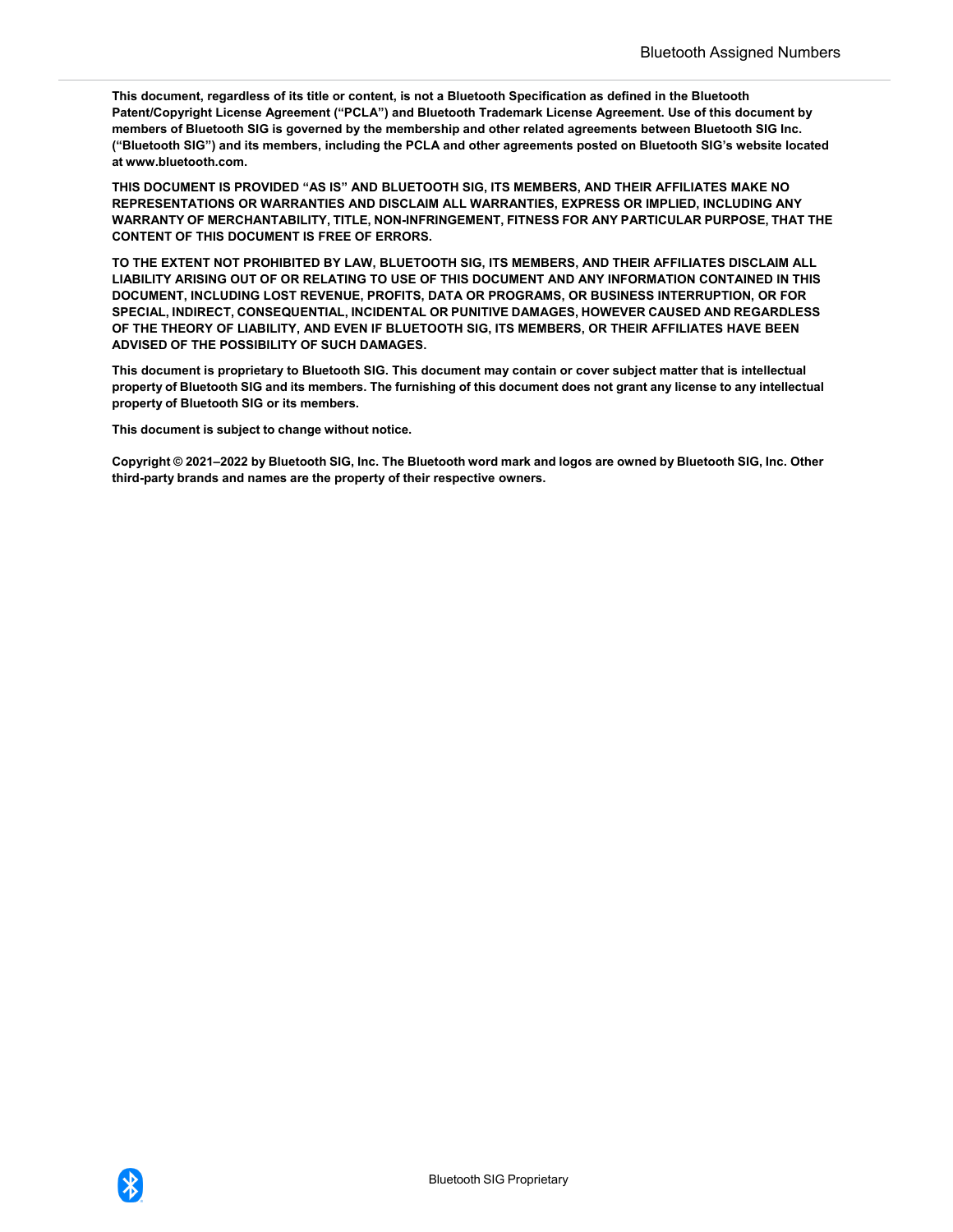#### ClientExecutableURL Substitution Strings

| <b>CPU-Type ID</b> | <b>Description</b>                     |
|--------------------|----------------------------------------|
| alpha              | Digital Alpha* compatible              |
| arm                | ARM* core or compatible                |
| i86                | Any Intel* 80×86-family compatible CPU |
| i960               | Intel* i960 compatible                 |
| jvm                | Java Virtual Machine*                  |
| mips               | MIPS compatible                        |
| ppc                | IBM/Motorola PowerPC* compatible       |
| sh3                | Hitachi SH-3* compatible               |
| sh4                | Hitachi SH-4* compatible               |
| sparc              | Sun Sparc* compatible                  |

| <b>Kernel ID</b>                 |  |  |
|----------------------------------|--|--|
| chorus<br>javaos<br>linux<br>os9 |  |  |
|                                  |  |  |
|                                  |  |  |
|                                  |  |  |
|                                  |  |  |
| qnx<br>vxworks                   |  |  |

| <b>OS+Version-Identifiers</b> | <b>Notes</b>                 |
|-------------------------------|------------------------------|
| beos                          | Replaces beos4.4             |
| ejava                         |                              |
| epocc                         |                              |
| epoce                         |                              |
| epocq                         |                              |
| epocs                         |                              |
| gnu                           |                              |
| jre1.1                        |                              |
| jre1.2                        |                              |
| macos                         |                              |
| macosx                        |                              |
| os9                           |                              |
| palmos                        |                              |
| photon                        |                              |
| pjava                         |                              |
| pjava1.1                      |                              |
| plan9                         |                              |
| qnx                           |                              |
| rtjava                        |                              |
| win32                         | Replaces win98, winNT4, etc. |
| win64                         | Replaces win98, winNT4, etc. |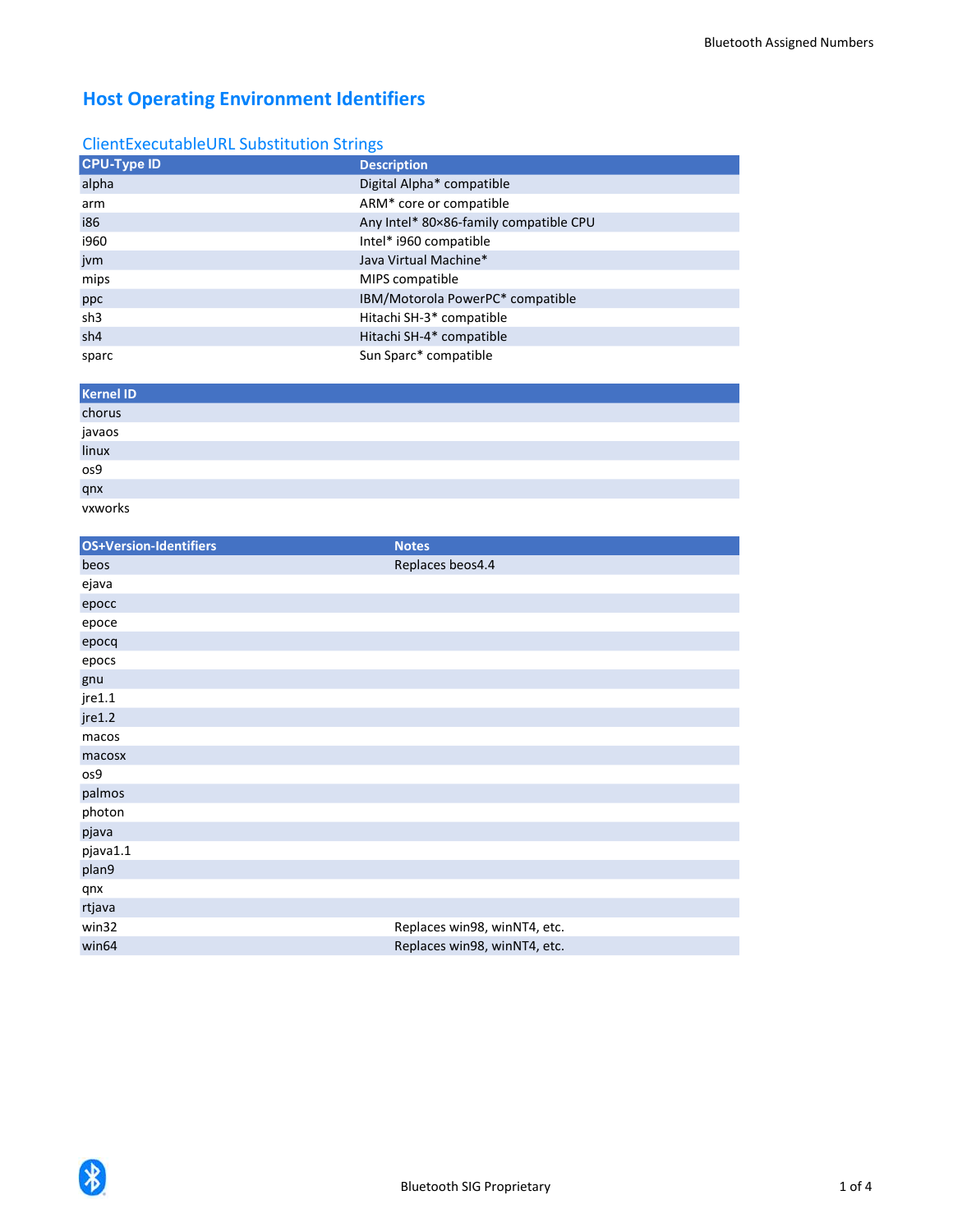| <b>Object Format Identifiers [Ref #9]</b> |  |
|-------------------------------------------|--|
| aout                                      |  |
| bout                                      |  |
| coff                                      |  |
| elf                                       |  |
| jar                                       |  |

[Ref #9: Only applicable when the object format is not otherwise uniquely implied by the identifier string.]

| <b>Manufacturer Identifiers</b>      |
|--------------------------------------|
| amiga*                               |
| apple*                               |
| be*                                  |
| ericsson*                            |
| ibm*                                 |
| intel*                               |
| lucent*                              |
| microsoft*                           |
| microware*                           |
| motorola*                            |
| nokia*                               |
| palm*                                |
| psion*                               |
| $qnx^*$                              |
| $sun*$                               |
| symbian*                             |
| toshiba*                             |
| unknown [Ref #10]                    |
| [Ref #10: Use when no other applies] |

| <b>Linux Distribution Identifiers</b> |
|---------------------------------------|
| caldera                               |
| debian                                |
| dlx                                   |
| doslinux                              |
| linuxpro                              |
| linuxware                             |
| mandrake                              |
| mklinux                               |
| redhat                                |
| slackware                             |
| stampede                              |
| suse                                  |
| turbolinux                            |
| yggdrasil                             |

| <b>Example Operating Environment Identifier Strings</b> |
|---------------------------------------------------------|
| i86-microsoft-win32                                     |
| i86-unknown-linux-gnu                                   |
| i86-redhat-linux-gnu6                                   |
| IconURL substitution strings                            |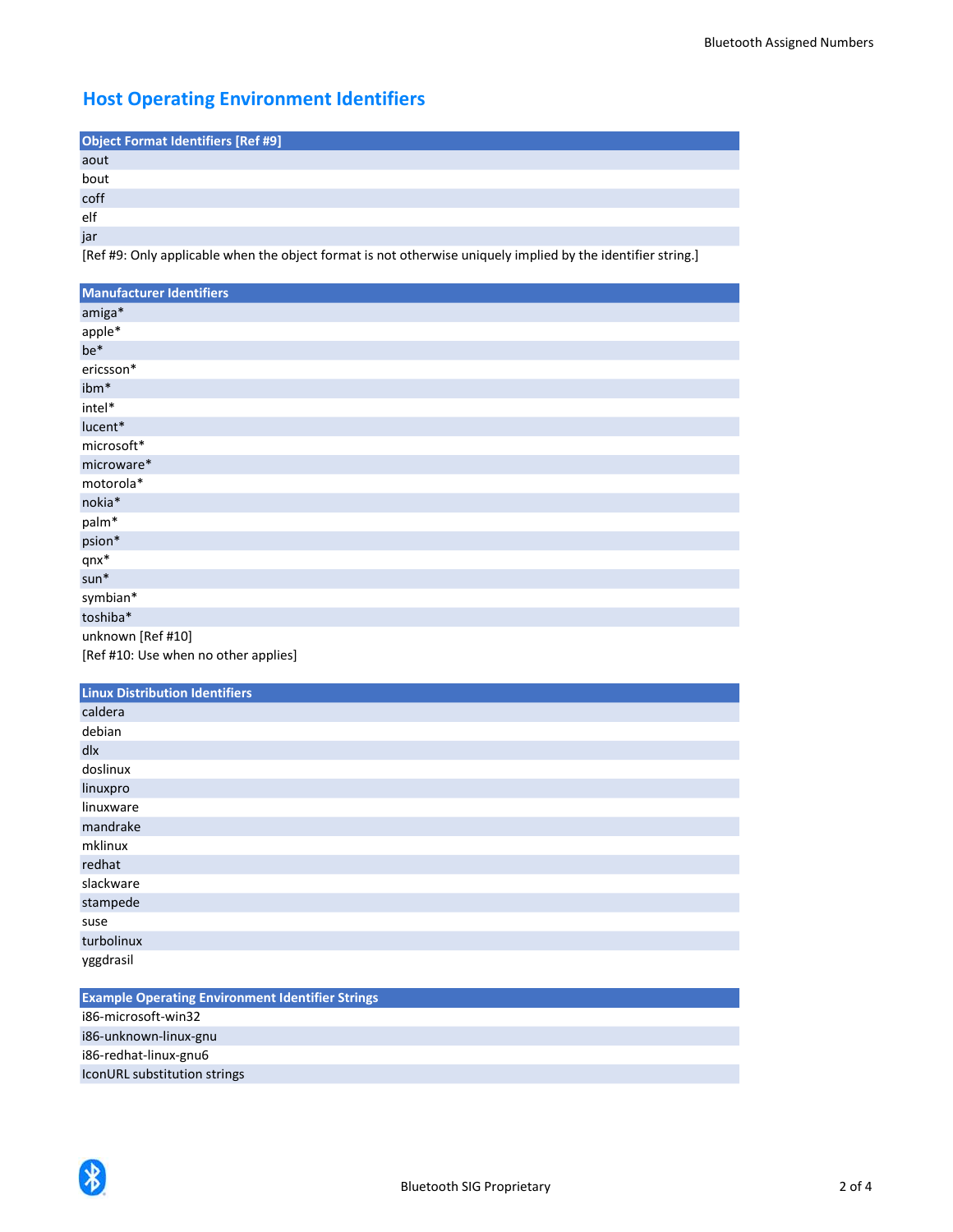| <b>File Format Tag</b> | <b>Description</b>               |
|------------------------|----------------------------------|
| png                    | <b>Portable Network Graphics</b> |
| gif                    | Graphics Interchange File format |
| bmp                    | Windows bitmap                   |